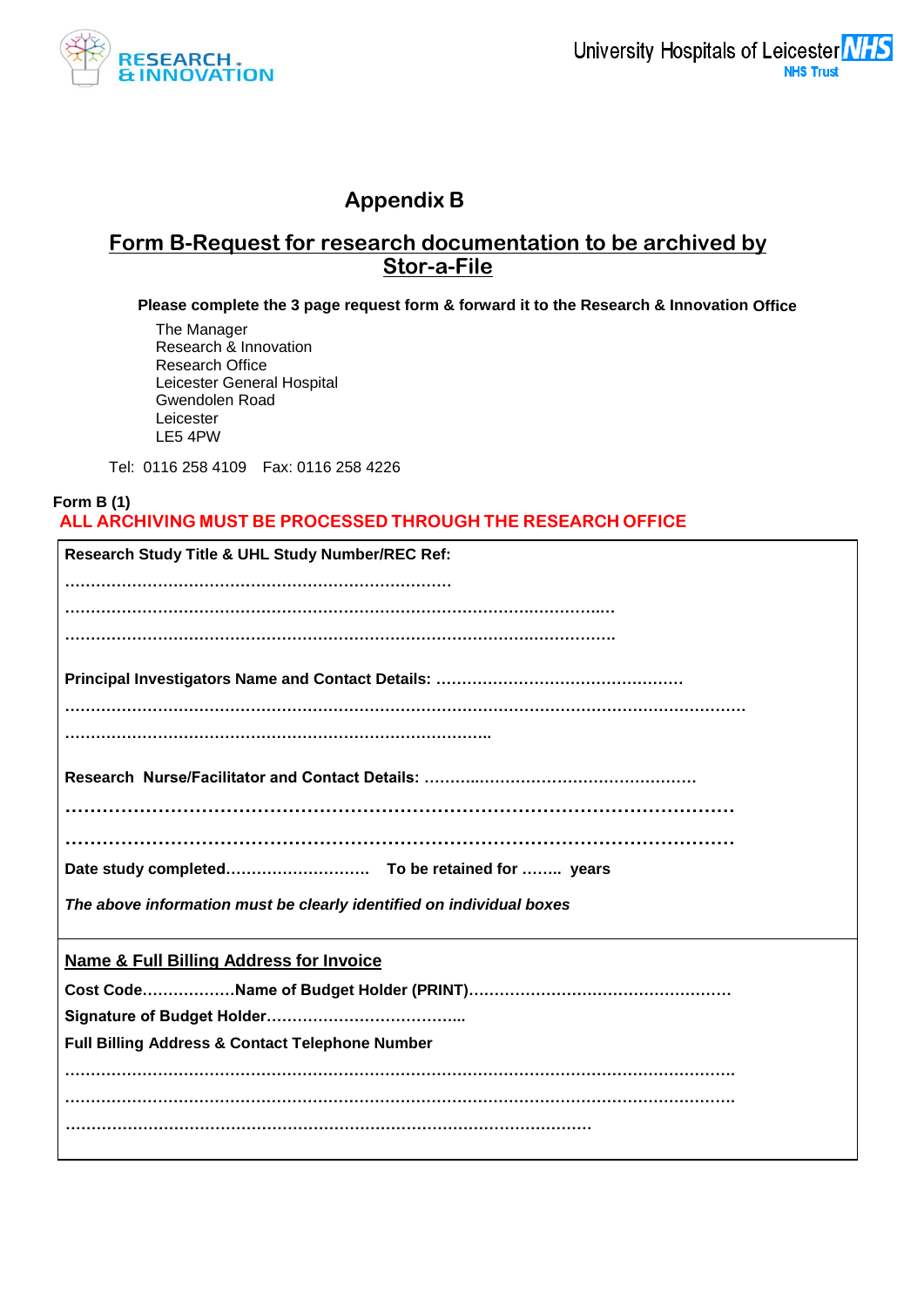

# **Study documentation must not be moved or destroyed without permission of both the Sponsor and the Investigator.**

**Form B (2)**

**Number of boxes: …………… Size / Dimensions: ……………………. FOR FUTURE RETRIEVAL EACH BOX MUST HAVE A LMB BARCODE. The LMB barcode & contents of each box should be documented and a copy including the completed table retained.**

| Checked, packed and sealed in secure archive boxes by: - |
|----------------------------------------------------------|
|                                                          |
|                                                          |
|                                                          |
| <b>Sponsor contact details</b>                           |
| <b>Sponsoring Organisation:</b>                          |
|                                                          |
|                                                          |
|                                                          |
|                                                          |
|                                                          |
| Sponsor notification of archive location                 |
| Name of person who agreed to new archived location:      |
|                                                          |
|                                                          |
| <b>Contact details at site for collection</b>            |
|                                                          |
|                                                          |
|                                                          |
|                                                          |

**Form Completed by (name) ……………………………………………………………** 

**Job Title: ……………………………………………. Signed: …………………………**

#### **PLEASE NOTE:-**

| FOR PROGRESSION OF THIS FORM THE PI's SIGNATURES IS REQUIRED AND ALL THE ABOVE |
|--------------------------------------------------------------------------------|
| INFORMATION MUST BE COMPLETED BEFORE BEING SENT TO THE                         |
| <b>R&amp;I OFFICE.</b>                                                         |

**Archiving Authorised by Principal Investigator** 

**Name………………………………………………………(PRINT)**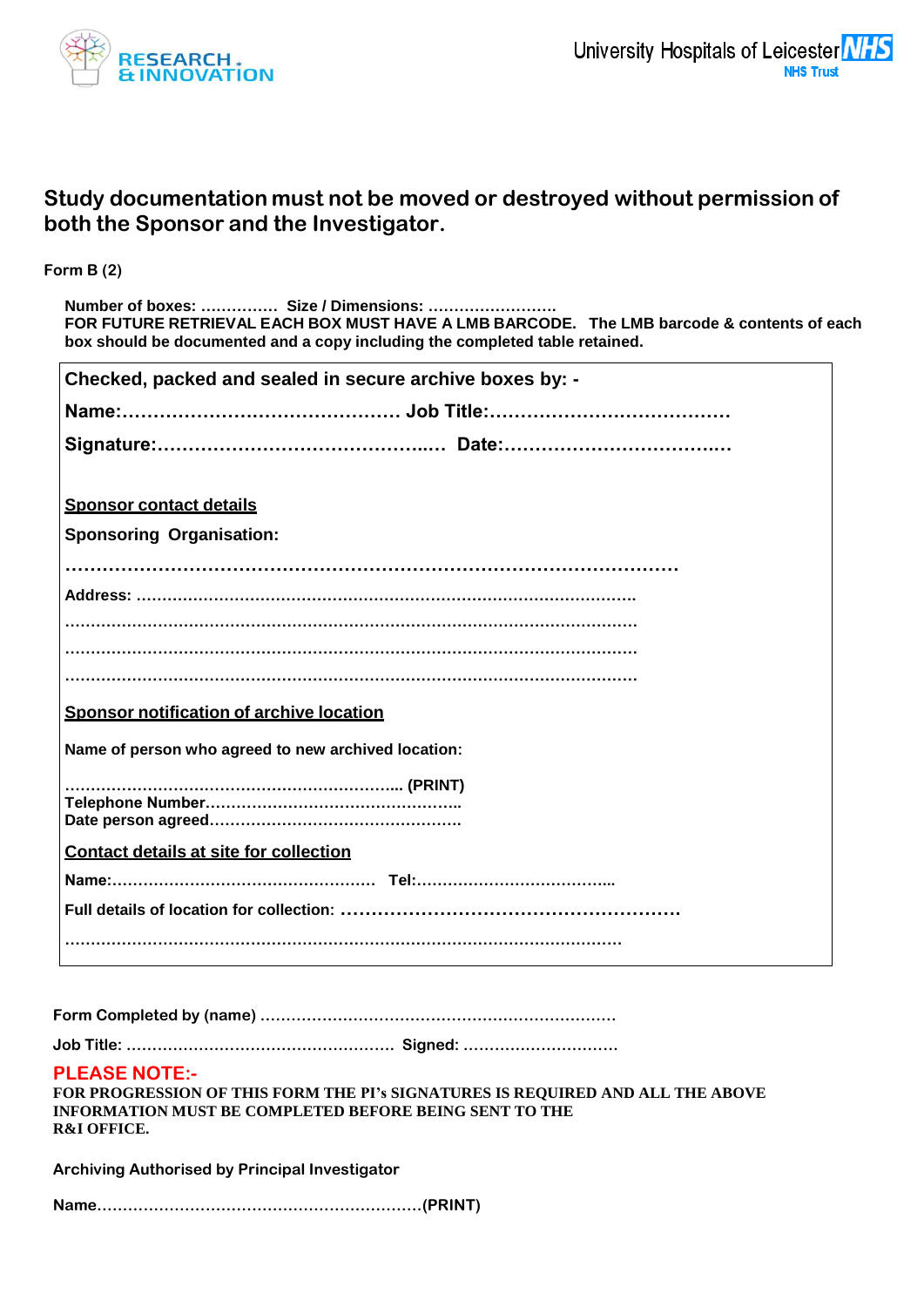

**Signed…………………………………………………….. Date…………………………………..**

## **EXAMPLE**

# **Archiving LMB Barcode References and Contents**

**NAME OF STUDY**

**THE PEANUT STUDY**

**SPONSOR**

**UHL**

**UHL Study Number 02345**

**REC Reference Number 5416**

**Destroy Date June 2015**

| <b>BOX</b><br><b>NO</b> | <b>LMB BARCODE</b> | <b>CONTENTS</b>                                                                  |
|-------------------------|--------------------|----------------------------------------------------------------------------------|
|                         | 329167             | CRF's Nos 1-4                                                                    |
| 2                       | 329168             | CRF's Nos 5-10                                                                   |
| 3                       | 329169             | <b>CRF's Nos 11-20</b>                                                           |
|                         | 329170             | Investigator folder or sections of. i.e Approvals, amendments,<br>correspondence |